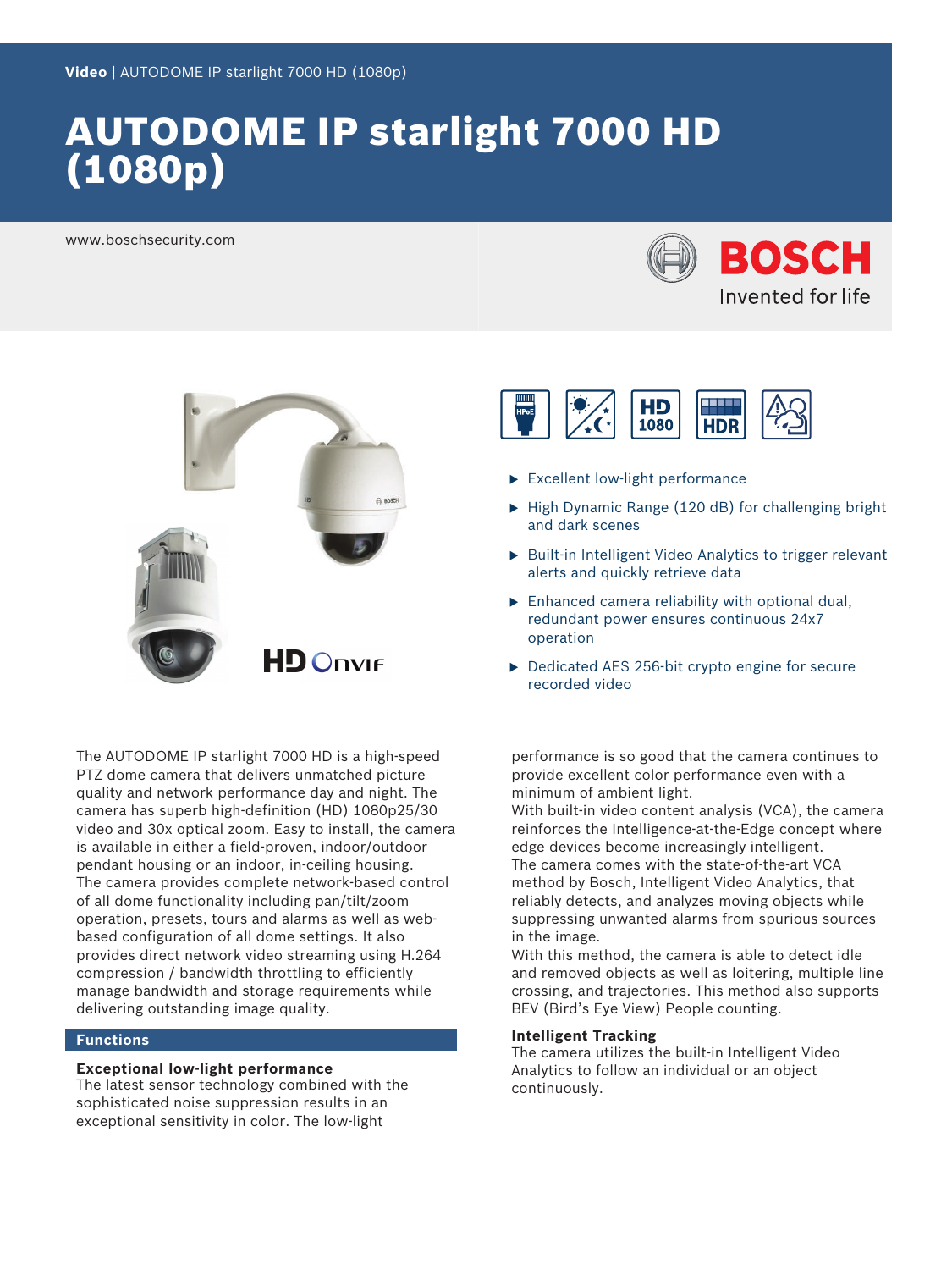When Intelligent Video Analytics detects objects while the camera is in a stationary position, the camera activates the Intelligent Tracking feature. This feature controls the pan/tilt/zoom actions of the camera to track the objects and keep them in view in the scene. The new Intelligent Tracking is based on robust flow detection algorithms which can reliably track moving objects even under challenging scenes.

The tracking and detection reliability can be enhanced further with virtual masking for scenes with a lot of background motion such as trees or other objects creating constant motion in the scene.

The camera supports three modes for Intelligent Tracking:

Auto mode: When configured in this mode, the camera actively analyzes the video to detect any moving object. If it detects movement, it begins to track the object. This mode is most useful for scenarios where normally no motion is expected.

One Click mode: In this mode, users can click an object moving in the live video image to enable the camera to track the movement of the selected object. This mode is most useful for scenarios where normal scene activity is expected.

Triggered mode: In this mode, the camera continuously analyzes the scene for alarms or rule violations. If a rule is violated, it triggers the advanced tracking feature of the camera to start following the object / person that triggered the alarm.

This unique combination of robust Intelligent Video Analytics and Intelligent Tracking allows the camera to track moving objects of interest without getting distracted by other moving objects in the scene.

#### **Virtual masking**

The camera offers Virtual Masking, which gives users flexibility to mask parts of the scene which should not be considered for flow analysis to trigger Intelligent Tracking. This allows users to mask from Intelligent Video Analytics/Tracking any background motion (moving trees, pulsating lights, and busy roads) in the scene without blocking the motion from the video.

### **Dual power options**

All AUTODOME starlight models can be powered by either a PoE+ (IEEE 802.3at)-capable network switch or a High PoE midspan.

Rated for indoor installation only, the midspan can be installed indoors and wired to a camera installed outdoors.

The midspan provides surge protection, optimal for installation of outdoor powered devices.

The midspan has a single port and is designed to carry data and power over a standard CAT5e (or better) cable, delivered through all 4 pairs.

For additional system reliability, users can connect 24 VAC power and PoE to provide fully redundant power to the camera without disruption to operation.

### **DORI coverage**

DORI (Detect, Observe, Recognize, Identify) is a standard system (EN-62676-4) for defining the ability of a camera to distinguish persons or objects within a covered area. The maximum distance at which a camera/lens combination can meet these criteria is shown below:

|                 | <b>DORI</b><br>definition | <b>Distance</b>   |                 |
|-----------------|---------------------------|-------------------|-----------------|
|                 |                           | <b>WIDE 1X</b>    | <b>TELE 30X</b> |
| Detect          | $25 \text{ px/m}$         | 62 m              | 1913 m          |
|                 | $(8$ px/ft)               | (193 ft)          | (5978 ft)       |
| Observe         | $63 \text{ px/m}$         | 25m               | 759 m           |
|                 | $(19 \text{ px/ft})$      | (81 ft)           | (2517 ft)       |
| Recognize       | $125 \text{ px/m}$        | 12 <sub>m</sub>   | 383 m           |
|                 | $(38 \text{ px/ft})$      | $(41 \text{ ft})$ | (1259 ft)       |
| <b>Identify</b> | $250 \text{ px/m}$        | 6 m               | 191 m           |
|                 | $(76 \text{ px/ft})$      | (20 ft)           | (629 ft)        |



### **Five (5) pre-programmed user modes**

Five pre-programmed but configurable user modes, optimized with the best settings for a variety of typical applications, make on-site programming easy and userfriendly. Users select from the menu the mode that best defines the environment in which the camera is installed:

- Outdoor General day-to-night changes with sun highlights and street lighting
- Indoor Ideal mode for indoor applications where lighting is constant and not changing
- Low light Optimized for sufficient details at low light
- Motion Monitoring traffic or fast moving objects; motion artifacts are minimized
- Vibrant Enhanced contrast color reproduction and sharpness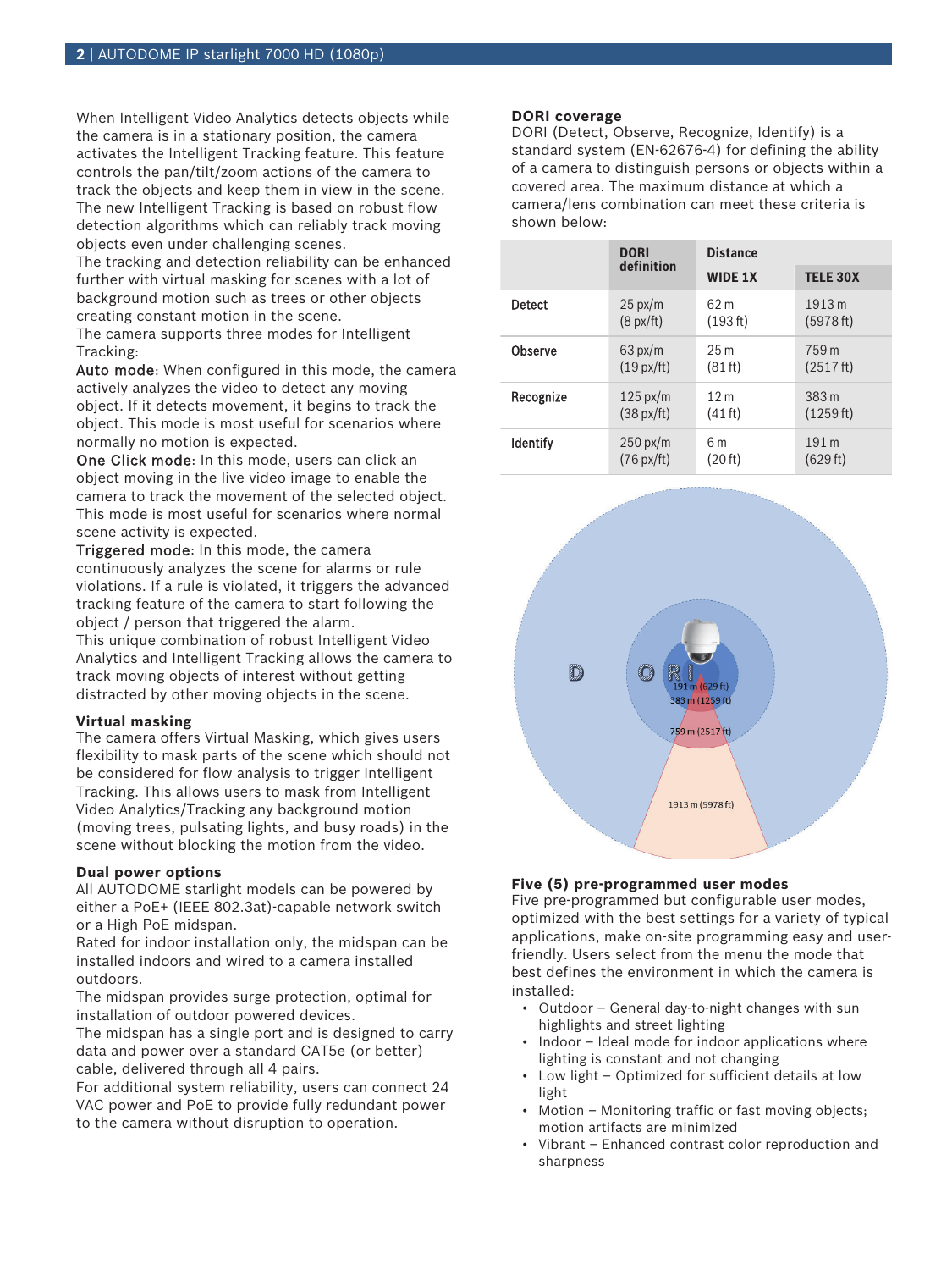Users have the ability to customize these modes, if necessary, for the specific requirements of the site.

#### **Image Stabilization**

As PTZ cameras continue to increase their optical zoom capabilities, image stabilization becomes critical to eliminate movement caused by unstable camera mounts. Minor movement of the camera mount can shift the field of view by a large distance when the camera is zoomed to a high value. This can render images unusable. The camera incorporates an Image Stabilization algorithm that allows the camera to detect continuous vibration. If it detects vibration, the camera dynamically corrects the shaky video in both the vertical and horizontal axis, resulting in exceptional image clarity and a stable field of view on the monitor.

### **Superior privacy masking**

The camera provides 24 individual, easy to configure privacy masks, with up to 8 displayed in the same scene. As the camera is zoomed, each mask changes size smoothly and quickly, ensuring that the covered object cannot be seen in most cases.

### **Sophisticated alarm responses**

The camera supports advanced alarm control that uses sophisticated rules-based logic to determine how to manage alarms. In its most basic form, a "rule" could define which input(s) should activate which output(s). In a more complex form, inputs and outputs can be combined with pre-defined or user-specified commands to perform advanced camera functions.

### **PTZ drive and mechanism**

The AUTODOME 7000 supports 256 pre-positions and two styles of Guard Tours: Preset and Record/ Playback. Users can configure the preset standard tour with as many as 256 sequential pre-positions, with a configurable dwell time between pre-positions. The AUTODOME Series also provides support for two recorded tours, which are recorded macros of an operator's movements, including pan, tilt, and zoom activities, and can be played back with the click of a button.

Pan and tilt preset repeatability are accurate to within ±0.1 degrees to ensure that the correct scene is captured every time. The camera delivers variable pan/ tilt speeds from a crawl speed of only 0.1 degrees per second to a full 400 degrees per second. The camera is capable of pan speeds of 400 degrees per second and tilt speeds of 300 degrees per second between pre-positions. The camera provides a tilt angle 18 degrees above the horizon, and a pan range of up to 360 degrees continuous rotation.

# **Content Based Imaging Technology**

Content Based Imaging Technology (CBIT) is used to radically improve image quality in all lighting conditions and to identify areas for enhanced processing. The camera examines the scene using intelligent video analytics and provides feedback to retune the image processing. This provides better detail in the areas that matter and better all-round performance.

### **Intelligent Defog**

Users can configure the mode to be active continuously, or to activate automatically when the video analytics in the camera detect fog and add light to the video image (and then deactivate when the fog clears or the scene changes).

### **Intelligent Dynamic Noise Reduction reduces bandwidth and storage requirements**

The camera uses Intelligent Dynamic Noise Reduction which actively analyzes the contents of a scene and reduces noise artifacts accordingly. The low-noise image and the efficient H.264 compression technology provide clear images while reducing bandwidth and storage by up to 50% compared to other H.264 cameras. This results in reduced-bandwidth streams that still retain a high image quality and smooth motion. The camera provides the most usable image possible by cleverly optimizing the detail-to-bandwidth ratio.

### **Bitrate optimized profile**

The average typical optimized bitrate in kbits/s for various frame rates is shown in the table:

| <b>FPS</b> | 1080p | 720p | 480p |
|------------|-------|------|------|
| 60         | --    | 2600 | 2000 |
| 30         | 2600  | 1300 | 1000 |
| 15         | 2100  | 1100 | 800  |
| 10         | 1800  | 1000 | 700  |
| 5          | 1250  | 600  | 450  |
| 2          | 500   | 270  | 200  |

Actual bitrate may vary depending on the scene complexities and encoding configurations.

### **Common product platform (CPP4)**

The camera has an advanced, efficient H.264 encoder (CPP4) embedded for high quality HD streaming video and very efficient streaming and network capabilities. The new platform supports simultaneous streaming of individually configurable HD streams, and allows a choice of HD resolution in combination of SD resolutions.

#### **Advanced streaming**

The camera offers advanced streaming capabilities so that you can configure the camera to take advantage of the latest network technology.

The camera is designed on the most efficient and powerful H.264 encoding platform capable of delivering high-quality HD video with very low network load. The new intelligent encoding capabilities drops the bandwidth consumption to extremely low levels if the camera detects no motion in the scene.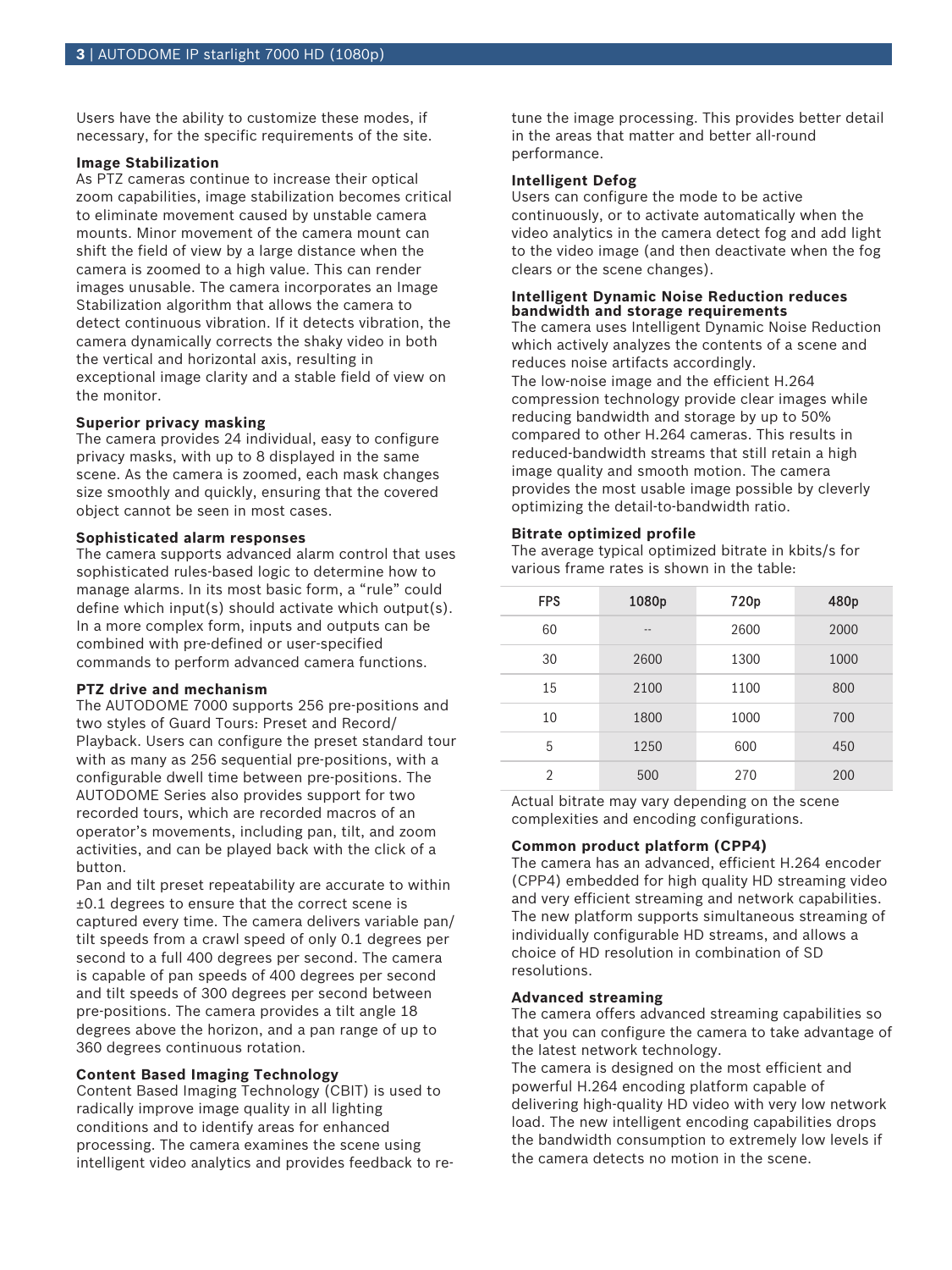The camera is capable of quad streaming which allows the camera to be configured to deliver independent, configurable streams for live viewing, recording, or remote monitoring on constrained bandwidths.

### **Recording and storage management**

A memory card (SD (Secure Digital), SDHC (Secure Digital High Capacity), or SDXC (Secure Digital eXtended Capacity)) can be used for local alarm recording or for Automatic Network Replenishment (ANR) to improve the overall recording reliability. Recording management can be controlled by the Bosch Video Recording Manager (VRM), or the camera can use iSCSI targets directly without any recording software.

### **ONVIF conformant**

The camera conforms to the ONVIF (Open Network Video Interface Forum) specification which guarantees interoperability between network video products regardless of manufacturer. The ONVIF Profile S specification allows easy integration with other conformant devices and VMS. ONVIF conformant devices are able to exchange live video, audio, metadata, and control information, and ensure that they are automatically discovered and connected to network applications such as video management systems.

#### **Data security**

Special measures have been put in place to ensure the highest level of security for device access and data transport. The three-level password protection with security recommendations allows users to customize device access. Web browser access can be protected using HTTPS and firmware updates can also be protected with authenticated secure uploads. The on-board Trusted Platform Module (TPM) and Public Key Infrastructure (PKI) support, guarantee superior protection from malicious attacks. The 802.1x network authentication with EAP/TLS, supports TLS 1.2 with updated cipher suites including AES 256 encryption.

The advanced certificate handling offers:

- Self-signed unique certificates automatically created when required
- Client and server certificates for authentication
- Client certificates for proof of authenticity
- Certificates with encrypted private keys

#### **Ease of installation and servicing**

The camera has been designed for quick and easy installation, a key feature from Bosch IP video products. All housings feature recessed screws and latches for increased tamper resistance. Pendant housings are rated to provide IP66 protection and offer an operating temperature range down to -40 °C (-40 °F). The pendant model comes fully assembled with a sunshield which can be easily removed for use in indoor applications. In addition,

both pendant and in-ceiling camera models have a high-resolution acrylic bubble for enhanced image clarity.

Bosch offers a full complement of hardware and accessories (sold separately) for wall, corner, mast, roof, pipe mount, and in-ceiling applications for indoor and outdoor environments, which allow the camera to be adapted easily to individual site requirements. Remotely upgrade the camera whenever new firmware becomes available. This ensures up-to-date products, thus protecting investment with little effort.

### **Fiber Optic Kit**

Bosch offers the optional VG4-SFPSCKT, a unique media converter module for use with various Bosch devices. This media converter module is designed to accept a wide-range of 10/100 Mbps SFP modules for use with Multimode or Single-mode optical fiber with LC or SC connectors.

The media converter module along with the SFP module is user-installed directly into the camera's power supply box to provide an integrated fiber optic solution.

#### **Unsurpassed reliability**

As with all Bosch products, the camera is designed using the industry's best design process and is subjected to the most stringent testing standards such as HALT (highly accelerated life testing), which pushes the limits of products to ensure reliability throughout their lifetime.

# **Certifications and approvals**

For a full list of all related certifications/standards, refer to the Product Tests Report, available on the online catalog, on the Documents tab of the product page for your device. If the document is unavailable on the product page, contact your sales representative.

#### **HD standards**

- Complies with the SMPTE 274M-2008 Standard in:
	- Resolution: 1920x1080
	- Scan: Progressive
	- Color representation: complies with ITU-R BT.709
	- Aspect ratio: 16:9
	- Frame rate: 25, 30, 50 and 60 frames/s
- Complies with the 296M-2001 Standard in:
	- Resolution: 1280x720
	- Scan: Progressive
	- Color representation: complies with ITU-R BT.709
	- Aspect ratio: 16:9
	- Frame rate: 25, 30, 50 and 60 frames/s

| Electromagnetic     | Complies with FCC Part 15, ICES-003, and     |  |
|---------------------|----------------------------------------------|--|
| Compatibility (EMC) | CE regulations, including latest versions of |  |
|                     | EN 50130-4                                   |  |
|                     | EN 55032                                     |  |
|                     | EN 61000-3-3                                 |  |
|                     | EN 61000-6-1                                 |  |
|                     | EN 61000-6-2                                 |  |
|                     | EN 50121-4 (Railway applications)            |  |
|                     |                                              |  |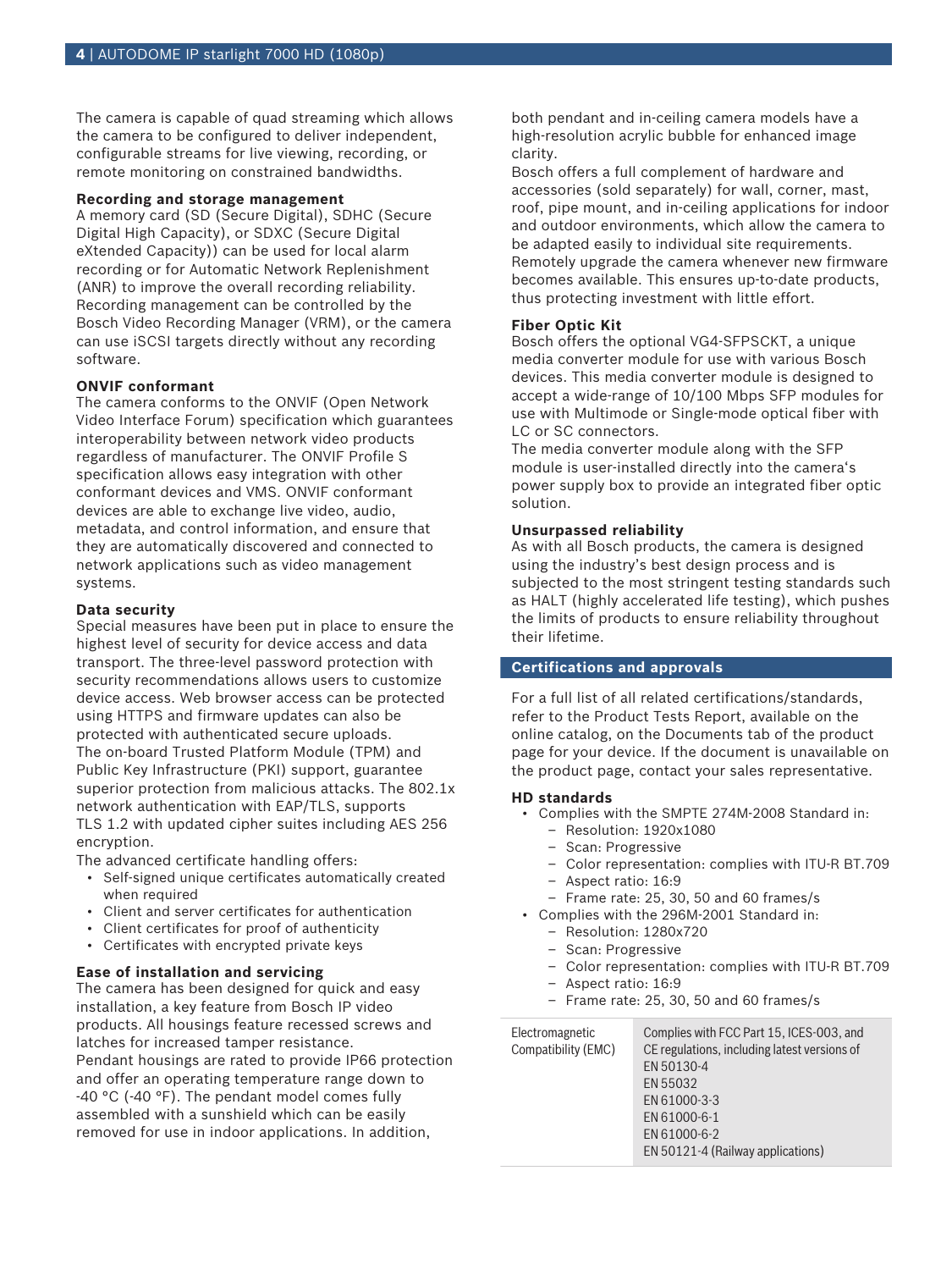# **5** | AUTODOME IP starlight 7000 HD (1080p)

| <b>Product Safety</b> | Complies with UL, CE, CSA, EN, and IEC<br>Standards 60950-1 & 22                                                                                                                  |
|-----------------------|-----------------------------------------------------------------------------------------------------------------------------------------------------------------------------------|
| Environmental         | In-ceiling: IP54, Plenum rated (with acrylic<br>bubble)<br>Indoor/Outdoor Pendant: IP66, NEMA 4X,<br>IK10 rating when using optional bubble VGA-<br>BUBBLE-IK10 (sold separately) |
|                       |                                                                                                                                                                                   |

ONVIF Conformance EN 50132-5-2

# **Notice**

 $\boxed{\mathbf{i}}$ 

Conformity to EN 50130-4 One of the following power supply units is required to conform to the EN 50130-4 standard: VG4-A-PSU0, VG4-A-PSU1, VG4-A-PSU2, VG4-A-PA0, VG4-A-PA1, or VG4-A-PA2.

| Region |           | Regulatory compliance/quality marks                         |
|--------|-----------|-------------------------------------------------------------|
| Europe | <b>CE</b> | Declaration of Conformity (DoC) - AUTO-<br><b>DOME 7000</b> |
| USA    | UL        | AUTODOME 7000                                               |

# **Technical specifications**

# **AUTODOME IP starlight 7000 HD camera**

| Imager                                        | 1/2.8-type Exmor R CMOS sensor                             |
|-----------------------------------------------|------------------------------------------------------------|
| <b>Effective Picture Flements</b><br>(Pixels) | 1945 x 1097 (2.13 MP)                                      |
| l ens                                         | 30x motorized Zoom<br>4.3 mm to 129 mm<br>$F1.6$ to $F4.7$ |
| Field of View (FOV)                           | $2.3^{\circ}$ to 63.7 $^{\circ}$                           |
| Focus                                         | Automatic with manual override                             |
| <b>Iris</b>                                   | Automatic with manual override                             |
| Digital Zoom                                  | 12x                                                        |
|                                               |                                                            |

# **Video performance - Sensitivity**

| (3100K, reflectivity 89%, 1/30, F1.6, 30 IRE) |  |
|-----------------------------------------------|--|
|-----------------------------------------------|--|

| Color      | $0.0077$ lx              |
|------------|--------------------------|
| Monochrome | $0.0008$ $\vert x \vert$ |

## **Additional Camera Settings**

| Gain control                      | AGC, Fixed                            |
|-----------------------------------|---------------------------------------|
| Aperture Correction               | Horizontal and vertical               |
| Electronic Shutter Speed<br>(AES) | $1/1$ sec to $1/10000$ sec (22 steps) |
| Signal-to-Noise Ratio<br>(SNR)    | $>55$ dB                              |

| Day/Night switch                | Automatic IR cut filter                                                                     |
|---------------------------------|---------------------------------------------------------------------------------------------|
| Backlight compensation<br>(BLC) | On / Off / Intelligent Auto Exposure (IAE)                                                  |
| White balance                   | 2000 K to 10,000 K<br>ATW, AWB Hold, Extended ATW, Manual,<br>Sodium Lamp Auto, Sodium Lamp |
| Day/Night                       | Monochrome, Color, Auto                                                                     |
| Defog mode feature              | Improves visibility when viewing foggy or<br>other low-contrast scenes.                     |

# **Video performance ‑ Dynamic range**

| High dynamic range                        | $120$ dB WDR  |
|-------------------------------------------|---------------|
| Measured according<br>to IFC 62676 Part 5 | $100$ dB WDR  |
| <b>Image Stabilization</b>                | On, Off, Auto |

# **Mechanical**

|                                        | In-Ceiling                                    | Pendant                                       |  |
|----------------------------------------|-----------------------------------------------|-----------------------------------------------|--|
| Pan Range                              | $360^\circ$ cont.                             | $360^\circ$ cont.                             |  |
| Tilt Angle                             | 1° above horizon                              | 18° above horizon                             |  |
| Pre-position Speed                     | Pan: $400^{\circ}/s$<br>Tilt: $300^{\circ}/s$ | Pan: $400^{\circ}/s$<br>Tilt: $300^{\circ}/s$ |  |
| Pan/Tilt Modes                         |                                               |                                               |  |
| $\cdot$ Turbo mode<br>(Manual Control) |                                               | Pan: $0.1\% - 400\%$<br>Tilt: $0.1\% - 300\%$ |  |
| Normal Mode<br>٠                       | $0.1^{\circ}/s - 120^{\circ}/s$               | $0.1\% - 120\%$                               |  |
| <b>Pre-position Accuracy</b>           | $\pm$ 0.1 $\degree$ typ.                      | $\pm$ 0.1 $\degree$ typ.                      |  |
|                                        |                                               |                                               |  |

# **Electrical**

|                                  | In-Ceiling                                                                                                                                                                                                       | Pendant                                                                                                                                    |  |
|----------------------------------|------------------------------------------------------------------------------------------------------------------------------------------------------------------------------------------------------------------|--------------------------------------------------------------------------------------------------------------------------------------------|--|
| Input Voltage                    | 21-30 VAC, 50/60 Hz; (class II)<br>High PoE (using a Bosch model of High PoE Midspan);<br>required to power the heater)<br>PoE+ (IEEE 802.3at, class 4 standard) (when used<br>indoors, not powering the heater) |                                                                                                                                            |  |
| Power<br>Consumption,<br>typical | 24W/44<br><b>VA</b>                                                                                                                                                                                              | 60 W / 69 VA (heaters on)<br>or<br>24 W / 44 VA (heaters off / without<br>heater connected in power supply box<br>for indoor applications) |  |
| Cusso Cussosofiae                |                                                                                                                                                                                                                  |                                                                                                                                            |  |

#### **Surge Suppression**

| Protection on | Peak current 17 A, peak power 300 W |
|---------------|-------------------------------------|
| Alarm Inputs  | $(8/20 \,\mu s)$                    |
| Protection on | Peak current 2 A, peak power 300 W  |
| Alarm Outputs | $(8/20 \,\mu s)$                    |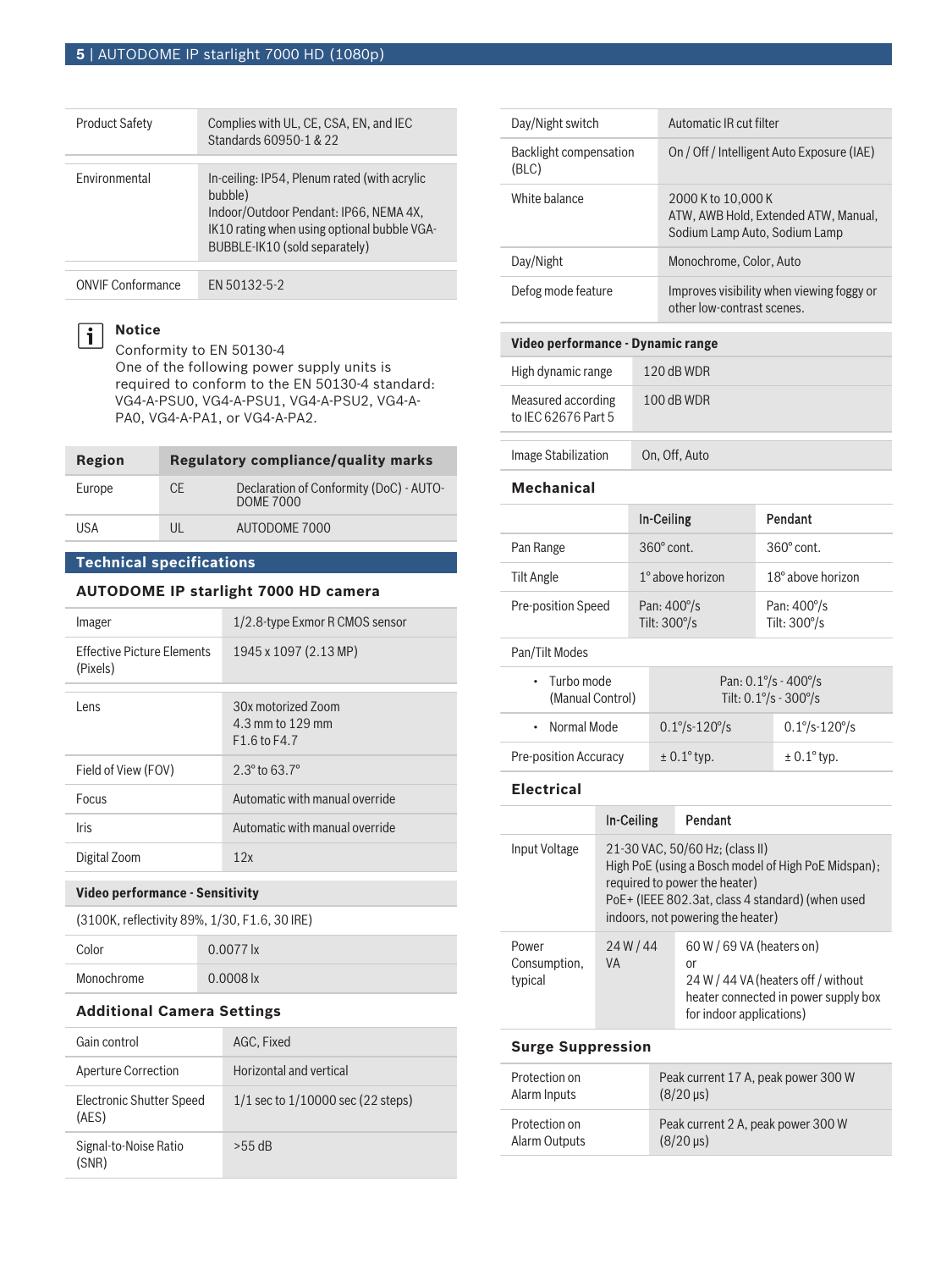| Protection on                                       | Peak current 7.3 A, peak power 600 W                          |
|-----------------------------------------------------|---------------------------------------------------------------|
| <b>Relay Output</b>                                 | $(10/1000 \,\mu s)$                                           |
| Protection on Power                                 | Peak current 7.3 A, peak power 600 W                          |
| Input (Dome)                                        | $(10/1000 \,\mu s)$                                           |
| Protection on Power<br>Output (Arm Power<br>Supply) | Peak current 21.4 A, peak power 1500 W<br>$(10/1000 \,\mu s)$ |
| 10/100 Ethernet                                     | Peak current 14 A, peak power 200 W                           |
| Data Lines                                          | $(8/20 \,\mu s)$                                              |

# **Software Control**

| Camera Setup/<br>Control | Via web browser (such as Internet Explorer<br>version 7.0 or later), Bosch Configuration<br>Manager, Bosch Video Management System<br>(BVMS), Bosch Recording Station (BRS), or<br>Bosch Video Client (BVC) |
|--------------------------|-------------------------------------------------------------------------------------------------------------------------------------------------------------------------------------------------------------|
| Software Update          | Network firmware upload                                                                                                                                                                                     |

# **Network**

| Communications<br>Protocols         | Standard Bosch IP protocol, including ONVIF<br>and SNMP v1 |                                                                                                                                                                                                  |
|-------------------------------------|------------------------------------------------------------|--------------------------------------------------------------------------------------------------------------------------------------------------------------------------------------------------|
| Standards /<br>Video<br>compression |                                                            | H.264 (ISO/IEC 14496-10), M-JPEG, JPEG                                                                                                                                                           |
| Streaming                           |                                                            | Four (4) streams with individually configurable<br>frame rate and resolution:<br>• Two (2) independently configurable H.264<br>recording streams<br>• Two $(2)$ non-recording streams (profiles) |

Note: The options available for Stream 1 depend on the value in the Max. frame rate field in the Installer Menu in camera configuration.

| When the<br>option in field<br>"Property" for<br>Stream 1 is: | The available options in field "Property" for<br>Stream 2 are:                                                                                                                                        |
|---------------------------------------------------------------|-------------------------------------------------------------------------------------------------------------------------------------------------------------------------------------------------------|
| H.264 MP SD                                                   | - H. 264 MP SD                                                                                                                                                                                        |
| H.264 MP 720p<br>fixed                                        | $-H.264 MP SD$<br>- H.264 MP 720p fixed<br>- H.264 MP 400x720 upright (cropped)<br>$-H.264$ MP D1 4:3 (cropped)<br>- H.264 MP 1280x960 (cropped)<br>$- H.264 MP 640x480$                              |
| H.264 MP 1080p<br>fixed                                       | - Copy Stream 1<br>$-H$ 264 MP SD<br>- H.264 MP 720p8/10 fixed<br>- H.264 MP 1080p4/5 fixed<br>- H.264 MP 400x720 upright (cropped)<br>- H.264 MP D1 4:3 (cropped)<br>$-$ H <sub>264</sub> MP 640x480 |
| H.264 MP<br>720p50/60 fixed                                   | - Copy Stream 1<br>$-H.264 MP SD$                                                                                                                                                                     |

| When the<br>option in field<br>"Property" for<br>Stream 1 is: | The available options in field "Property" for<br>Stream 2 are:                                                                                                                                                             |
|---------------------------------------------------------------|----------------------------------------------------------------------------------------------------------------------------------------------------------------------------------------------------------------------------|
|                                                               | - H.264 MP 720p6/7 fixed<br>- H.264 MP 400x720 upright (cropped)<br>$-H.264$ MP D1 4:3 (cropped)<br>$-$ H.264 MP 640x480                                                                                                   |
| Non-recording<br>profiles                                     | Two (2) streams, I-frame only<br>Options are:<br>- HD Image Optimized<br>- HD Balanced<br>- HD Bit Rate Optimized<br>- SD Image Optimized<br>- SD Balanced<br>- SD Bit Rate Optimized<br>- DSL Optimized<br>- 3G Optimized |

| Resolution (H x V)   |                                                                                                                                                                                                                                                                                                                             |  |
|----------------------|-----------------------------------------------------------------------------------------------------------------------------------------------------------------------------------------------------------------------------------------------------------------------------------------------------------------------------|--|
| 1080p HD             | 1920 x 1080 (16:9)                                                                                                                                                                                                                                                                                                          |  |
| 720pHD               | 1280 x 720                                                                                                                                                                                                                                                                                                                  |  |
| 432p SD              | 768 x 432                                                                                                                                                                                                                                                                                                                   |  |
| 288p SD              | 512 x 288                                                                                                                                                                                                                                                                                                                   |  |
| 144p SD              | 256 x 144                                                                                                                                                                                                                                                                                                                   |  |
| Protocols            | IPv4, IPv6, UDP, TCP, HTTP, HTTPS, RTP/<br>RTCP, IGMP V2/V3, ICMP, ICMPv6, RTSP,<br>FTP, ARP, DHCP, APIPA (Auto-IP, link local<br>address), NTP (SNTP), 802.1x, DNS, DNSv6,<br>DDNS (Dyn.com, selfHOST.de, no-ip.com),<br>SMTP, iSCSI, UPnP (SSDP), DiffServ (QoS),<br>LLDP, SOAP, Dropbox™, CHAP, digest<br>authentication |  |
| Ethernet             | 10BASE-T/100BASE-TX, auto-sensing, half/<br>full duplex                                                                                                                                                                                                                                                                     |  |
| Encryption           | TLS 1.0, SSL, DES, 3DES, AES                                                                                                                                                                                                                                                                                                |  |
| Ethernet connector   | R.I45                                                                                                                                                                                                                                                                                                                       |  |
| Connectivity         | <b>ONVIF Profile S. Auto-MDIX</b>                                                                                                                                                                                                                                                                                           |  |
| <b>GOP Structure</b> | IP, IBP, IBBP                                                                                                                                                                                                                                                                                                               |  |
| Data Rate            | 9.6 kbps to 6 Mbps                                                                                                                                                                                                                                                                                                          |  |
| Overall IP Delay     | $120 \text{ ms}$ (60 fps mode)                                                                                                                                                                                                                                                                                              |  |
| Audio                |                                                                                                                                                                                                                                                                                                                             |  |
| - Standard           | G.711, 8 kHz sampling rate<br>L16, 16 kHz sampling rate<br>AAC, 16 kHz sampling rate                                                                                                                                                                                                                                        |  |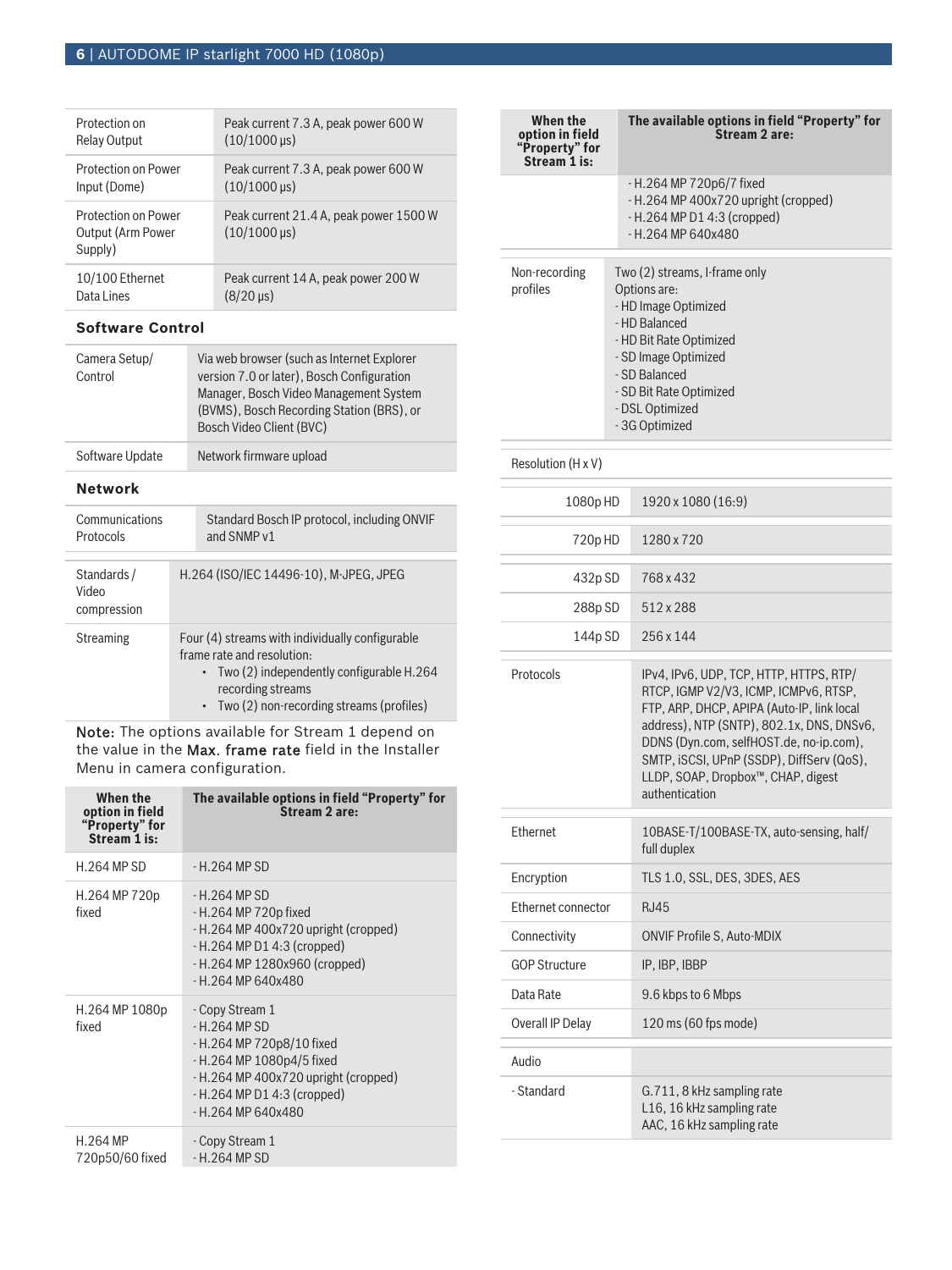| - Signal-to-Noise<br>Ratio | $>50$ dB                                                                    |  |
|----------------------------|-----------------------------------------------------------------------------|--|
| - Audio Streaming          | Bidirectional (full-duplex)                                                 |  |
| <b>Local Storage</b>       |                                                                             |  |
| <b>Memory Card Slot</b>    | User-supplied SD/SDHC/SDXC memory card<br>(maximum 2TB - SDXC)              |  |
| Recording                  | Continuous recording of video and audio,<br>alarm/events/schedule recording |  |

# **Fiber Optic Kit**

# VG4-SFPSCKT

| Description                | Fiber Optic Ethernet Media Converter kit <sup>6</sup> .<br>Requires a small form-factor pluggable (SFP)<br>module (sold separately).      |
|----------------------------|-------------------------------------------------------------------------------------------------------------------------------------------|
| Data Interface             | <b>Fthernet</b>                                                                                                                           |
| Data Rate                  | $10/100$ Mbps<br>IEEE 802.3 Compliant<br><b>Full Duplex or Half Duplex Electrical Port</b><br><b>Full Duplex Optical Port</b>             |
| <b>Compatible Receiver</b> | CNFF <sub>2</sub> MC                                                                                                                      |
| Installation               | Installed inside a VG4-A-PAO, VG4-A-PA1,<br>VG4-A-PA2, VG4-A-PSU1, or a VG4-A-PSU2<br>power supply box with supplied mounting<br>hardware |

6. Kit available separately and must be installed inside the AUTODOME power supply box.

# **SFP Modules**

|                 | Interchangeable modules available for use with<br>MMF or SMF optical fiber.                                                                |                                            |  |  |
|-----------------|--------------------------------------------------------------------------------------------------------------------------------------------|--------------------------------------------|--|--|
| <b>Fthernet</b> |                                                                                                                                            |                                            |  |  |
|                 | 10/100 Mbps<br>IEEE 802.3 Compliant                                                                                                        |                                            |  |  |
|                 | $0.23$ kg $(0.05$ lb)                                                                                                                      |                                            |  |  |
|                 | SFP-2, SFP-3: 55.5 x 13.5 x 8.5 mm (2.2 x<br>$0.5 \times 0.3$ in.)<br>SFP-25, SFP-26: 63.8 x 13.5 x 8.5 mm (2.5 x<br>$0.5 \times 0.3$ in.) |                                            |  |  |
| Connector       | Wavelength<br>(transmit /<br>receive)                                                                                                      | Max.<br><b>Distance</b>                    |  |  |
| Duplex LC       | $1310 \, \text{nm}$ /<br>1310 nm                                                                                                           | 2 km<br>$(1.2 \text{ miles})$              |  |  |
| Duplex LC       | $1310 \, \text{nm}$ /<br>1310 nm                                                                                                           | $20 \mathrm{km}$<br>$(12.4 \text{ miles})$ |  |  |
| Single SC       | $1310 \, \text{nm}$ /<br>1550 nm                                                                                                           | 2 km<br>$(1.2 \text{ miles})$              |  |  |
|                 | Dimensions (LxWxH)                                                                                                                         |                                            |  |  |

| <b>SFP-26</b>                              | <b>MMF</b>                                | Single SC                                                                                                                                                                                                                                                                | 1550 nm /<br>1310 nm                                                                                                                                                                                                                                                                                                   | 2 km<br>$(1.2 \text{ miles})$ |  |
|--------------------------------------------|-------------------------------------------|--------------------------------------------------------------------------------------------------------------------------------------------------------------------------------------------------------------------------------------------------------------------------|------------------------------------------------------------------------------------------------------------------------------------------------------------------------------------------------------------------------------------------------------------------------------------------------------------------------|-------------------------------|--|
| <b>Fiber Compatibility</b>                 |                                           |                                                                                                                                                                                                                                                                          |                                                                                                                                                                                                                                                                                                                        |                               |  |
| <b>Optical Fiber</b>                       | Compatibility, MMF                        |                                                                                                                                                                                                                                                                          | 50/125 µm MMF. For 50/125 µm fiber,<br>subtract 4 dB from the specified optical<br>budget value. Must meet or exceed fiber<br>standard ITU-T G.651.                                                                                                                                                                    |                               |  |
| <b>Optical Fiber</b><br>Compatibility, SMF |                                           | 8-10/125 µm SMF. Must meet or exceed<br>fiber standard ITU-T G.652.                                                                                                                                                                                                      |                                                                                                                                                                                                                                                                                                                        |                               |  |
|                                            | <b>Optical Distance</b><br>Specifications |                                                                                                                                                                                                                                                                          | Specified transmission distances are limited to<br>the optical loss of the fiber and any additional<br>loss introduced by connectors, splices, and<br>patch panels. The modules are designed to<br>operate over the entire optical loss budget<br>range, so they do not require a minimum loss<br>in order to operate. |                               |  |
| <b>Miscellaneous</b>                       |                                           |                                                                                                                                                                                                                                                                          |                                                                                                                                                                                                                                                                                                                        |                               |  |
| Sectors / Title                            | title                                     | 16 independent sectors with 20 characters per                                                                                                                                                                                                                            |                                                                                                                                                                                                                                                                                                                        |                               |  |
| <b>Privacy Masks</b>                       |                                           | 24 individually configurable privacy masks<br>(Available options: Gray, Mosaic)                                                                                                                                                                                          |                                                                                                                                                                                                                                                                                                                        |                               |  |
| <b>Virtual Masks</b>                       |                                           | 24 individually configurable masks to hide parts of<br>the scene (background motion such as moving<br>trees, pulsating lights, busy roads, etc.) which<br>should not be considered for flow analysis to<br>trigger Intelligent Tracking.                                 |                                                                                                                                                                                                                                                                                                                        |                               |  |
| Pre-positions                              |                                           | 256, each with 20 characters per title                                                                                                                                                                                                                                   |                                                                                                                                                                                                                                                                                                                        |                               |  |
| <b>Guard Tours</b>                         |                                           | Two (2) types of tours:<br>Recorded tours - two (2), maximum total<br>duration 30 minutes (depending on<br>amount of commands sent during<br>recording)<br>Preset tour - one (1), consisting of up to<br>256 scenes consecutively, and (1)<br>customized up to 64 scenes |                                                                                                                                                                                                                                                                                                                        |                               |  |
| Supported<br>Languages                     |                                           | English, Czech*, Dutch, French, German, Italian,<br>Polish, Portuguese, Russian*, Spanish, Japanese,<br>Chinese<br>* Available with separate language upload                                                                                                             |                                                                                                                                                                                                                                                                                                                        |                               |  |
| <b>User Connections</b>                    |                                           |                                                                                                                                                                                                                                                                          |                                                                                                                                                                                                                                                                                                                        |                               |  |
|                                            | Power, Camera                             |                                                                                                                                                                                                                                                                          | RJ-45 10/100 Base-TX Ethernet (High<br>Power-over-Ethernet (High PoE)) or PoE+<br>(IEEE 802.3at, class 4 standard)<br>21-30 VAC, 50/60 Hz                                                                                                                                                                              |                               |  |
|                                            | Power, Heater                             |                                                                                                                                                                                                                                                                          | RJ-45 10/100 Base-TX Ethernet (High<br>Power-over-Ethernet (High PoE))<br>21-30 VAC, 50/60 Hz                                                                                                                                                                                                                          |                               |  |

Video and Control RJ-45 10/100 Base-TX Ethernet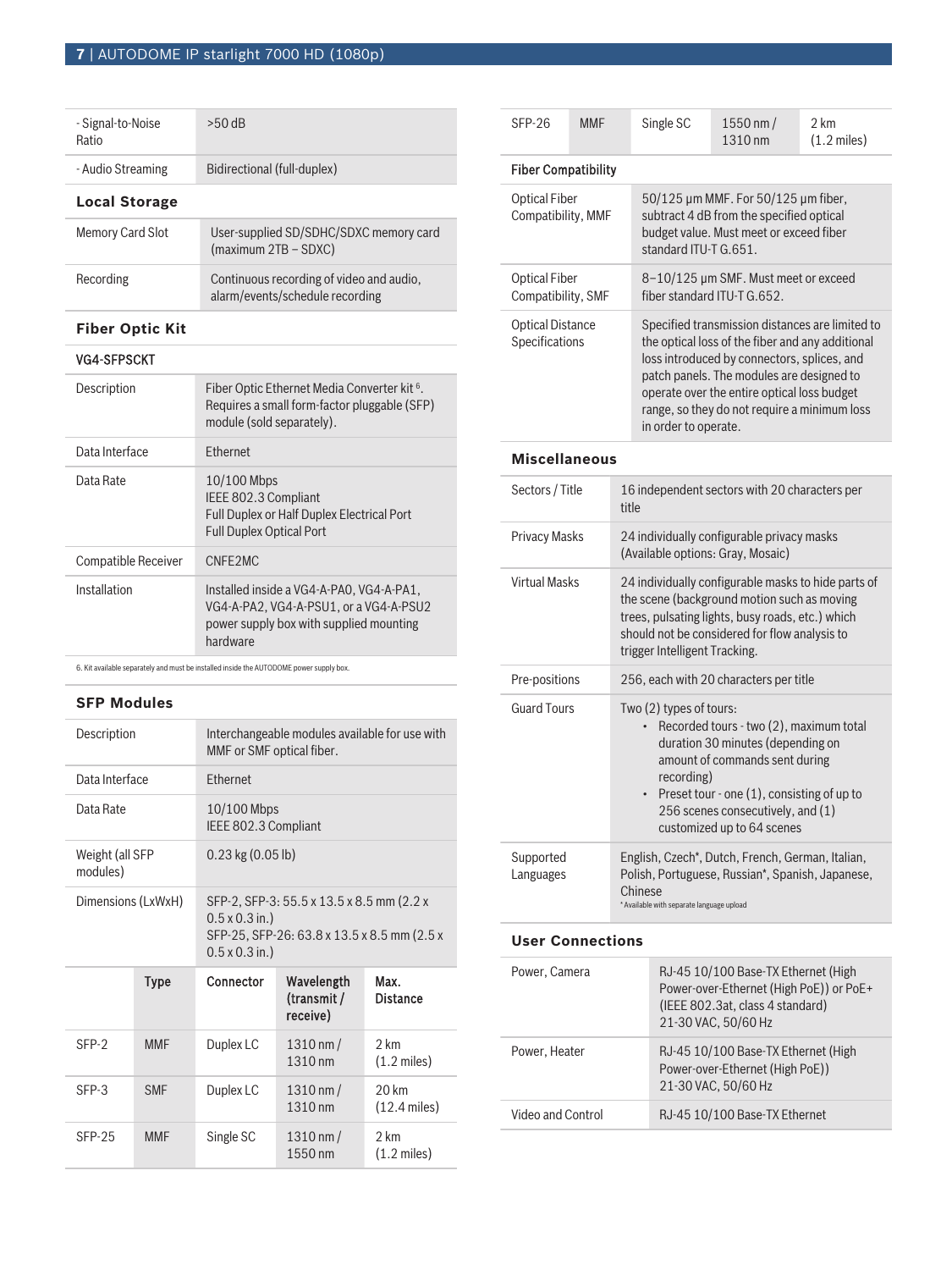| Alarm Inputs (7)  | 2 supervised, 5 non-supervised<br>Programmable for "normally open" or<br>"normally closed" |
|-------------------|--------------------------------------------------------------------------------------------|
| Alarm Outputs (4) | 1 dry contact relay, 3 open collector/<br>transistor outputs<br>32 VDC @ 150 ma max.       |
| Audio             | 1 x mono line in, 1 x mono line out                                                        |
| Signal line in    | 12 kOhm typical, 1 Vrms max                                                                |
| Signal line out   | 1 Vrms at 1.5 kOhm, typical                                                                |

### **Environmental**

|                                                         | <b>In-Ceiling</b><br>(with acrylic<br>bubble)                          | Pendant<br>(with acrylic bubble)                                                                                                                                                                                               |
|---------------------------------------------------------|------------------------------------------------------------------------|--------------------------------------------------------------------------------------------------------------------------------------------------------------------------------------------------------------------------------|
| Ingress<br>Protection<br>Rating/Standard                | IP54, Plenum rated                                                     | IP66, NEMA 4X                                                                                                                                                                                                                  |
| Operating<br>Tempera-<br>ture (with heater<br>wired)    | $-10$ to $+40$ °C<br>$(+14 \text{ to } +104 \text{ }^{\circ}\text{F})$ | $-34$ to $+74$ °C<br>$(-30 \text{ to } +165 \text{ °F})$<br>(in accordance with<br><b>NEMA TS 2-2003</b><br>(R2008), section<br>2.1.5.1)<br>$-40$ to $+55$ °C<br>$(-40 \text{ to } +131 \text{ °F})$<br>(continuous operation) |
| Operating<br>Tempera-<br>ture (without<br>heater wired) |                                                                        | $-10$ to $+55$ °C<br>$(+14 \text{ to } +131 \text{ }^{\circ}\text{F})$<br>(continuous operation)                                                                                                                               |
| Storage<br>Tempera-<br>ture                             | $-40$ to $+60$ °C<br>$(-40 \text{ to } +140 \text{ °F})$               | $-40$ to $+60$ °C<br>$(-40 \text{ to } +140 \text{ °F})$                                                                                                                                                                       |
| Operating<br>Humidity                                   | 0% to 90% RH.<br>non-condensing                                        | 0% to 100% RH,<br>condensing <sup>7</sup>                                                                                                                                                                                      |

7 For outdoor pendants only, condensing humidity implies moisture can condense to water droplets.

Note: TS2 conformance applies to outdoor models only.

# **Construction**

| Dimensions                              | See dimensional drawings.                                                                 |
|-----------------------------------------|-------------------------------------------------------------------------------------------|
| Weight                                  | In-ceiling: $2.59$ kg $(5.71$ lb)<br>Indoor/Outdoor Pendant: 3.07 kg (6.77<br>$ b\rangle$ |
| <b>Bubble Size</b>                      | 153.1 mm diameter (6.03 in.)                                                              |
| Construction Material,<br>Housing       | In-ceiling: Magnesium<br>Pendant: Cast aluminum                                           |
| Construction Material,<br><b>Bubble</b> | In-ceiling: HD High-resolution acrylic<br>Pendant: High-resolution acrylic                |

| <b>Standard Finish</b>                                                              | Powder coated, sand finish |                                                                                                           |                                                       |  |  |
|-------------------------------------------------------------------------------------|----------------------------|-----------------------------------------------------------------------------------------------------------|-------------------------------------------------------|--|--|
| <b>Mounts/Accessories</b>                                                           |                            |                                                                                                           |                                                       |  |  |
| <b>Bubbles</b>                                                                      |                            |                                                                                                           |                                                       |  |  |
| In-ceiling                                                                          |                            |                                                                                                           |                                                       |  |  |
| Clear HD high-resolution acrylic                                                    |                            |                                                                                                           | VGA-BUBHD-CCLA                                        |  |  |
| Tinted HD high-resolution acrylic<br>(Included with in-ceiling camera models.)      |                            |                                                                                                           | VGA-BUBHD-CTIA                                        |  |  |
| Pendant                                                                             |                            |                                                                                                           |                                                       |  |  |
| Clear high-resolution acrylic<br>(Included with pendant camera models.)             |                            |                                                                                                           | <b>VGA-BUBBLE-PCLA</b>                                |  |  |
| Tinted high-resolution acrylic                                                      |                            |                                                                                                           | VGA-BUBBLE-PTIA                                       |  |  |
| Clear rugged IK10-rated nylon*                                                      |                            |                                                                                                           | VGA-BUBBLE-IK10                                       |  |  |
| <b>Mounts</b>                                                                       |                            |                                                                                                           |                                                       |  |  |
| <b>Pendant Arm Mounts</b>                                                           |                            |                                                                                                           |                                                       |  |  |
| <b>Wall Arms</b>                                                                    |                            | VG4-A-PA0 (no<br>transformer)<br>VG4-A-PA1 (120 VAC<br>transformer)<br>VG4-A-PA2 (230 VAC<br>transformer) |                                                       |  |  |
| Pendant Arm with Wiring                                                             |                            | VG4-PEND-ARM                                                                                              |                                                       |  |  |
| Mounting plate for VG4-PEND-ARM                                                     |                            | VG4-PEND-WPLATE                                                                                           |                                                       |  |  |
| Trim skirt for VG4 Series Power<br>Supplies                                         |                            | VG4-A-TSKIRT                                                                                              |                                                       |  |  |
| <b>Optional Mounting Plates for Arm Mounts</b>                                      |                            |                                                                                                           |                                                       |  |  |
| <b>Corner Mounting Plate</b>                                                        |                            | VG4-A-9542                                                                                                |                                                       |  |  |
| Pole Mounting Plate                                                                 |                            | VG4-A-9541                                                                                                |                                                       |  |  |
| <b>Pendant Pipe Mounts</b>                                                          |                            |                                                                                                           |                                                       |  |  |
| Pipe Mount Kit                                                                      |                            | VG4-A-9543                                                                                                |                                                       |  |  |
| <b>Pendant Roof Mounts</b>                                                          |                            |                                                                                                           |                                                       |  |  |
| Roof (Parapet) Mount<br>(VG4-A-9543 Pipe Mount Kit required. Available separately.) |                            | VGA-ROOF-MOUNT (with<br>1.5-inch NPT tapered male<br>threads)                                             |                                                       |  |  |
| <b>Optional Mounting Plates for Roof Mounts</b>                                     |                            |                                                                                                           |                                                       |  |  |
| Flat Roof Adapter for Parapet Mount                                                 |                            | LTC 9230/01                                                                                               |                                                       |  |  |
| In-ceiling Support Kits                                                             |                            |                                                                                                           | VGA-IC-SP (Bracket for<br>suspended or drop ceilings) |  |  |

Standard Color White (RAL 9003)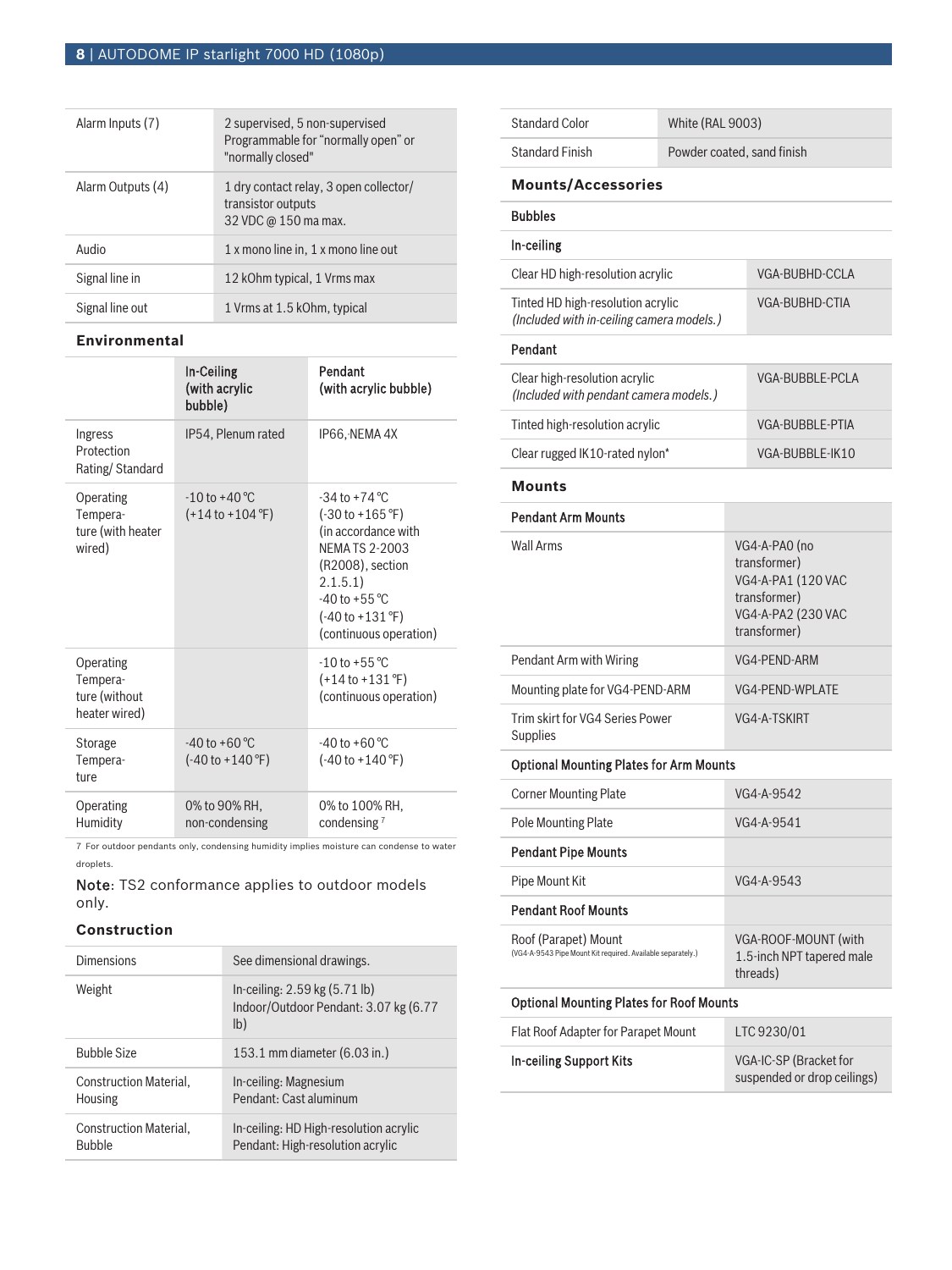# **9** | AUTODOME IP starlight 7000 HD (1080p)

# **Dimensional Drawings**



*AUTODOME 7000 series - Slot for SD card*

1 Slot for SD card





*AUTODOME 7000 series Pipe, Pendant mounts*

- 1 Power supply box and sunshield
- 

4 Power supply box

- 2 Sunshield removed 5 Trim skirt
- 3 Mounting plate





*AUTODOME 7000 series In-ceiling*



*AUTODOME 7000 series Optional Mounts*

- 
- 
- 

11.0 [0.43]

- 1 Pole (Mast) Mount 4 Roof Mount
- 2 Corner Mount 6 6 Roof Mount Adapter
- 3 Pipe Mount 6 Power Supply for Pipe and Roof Mounts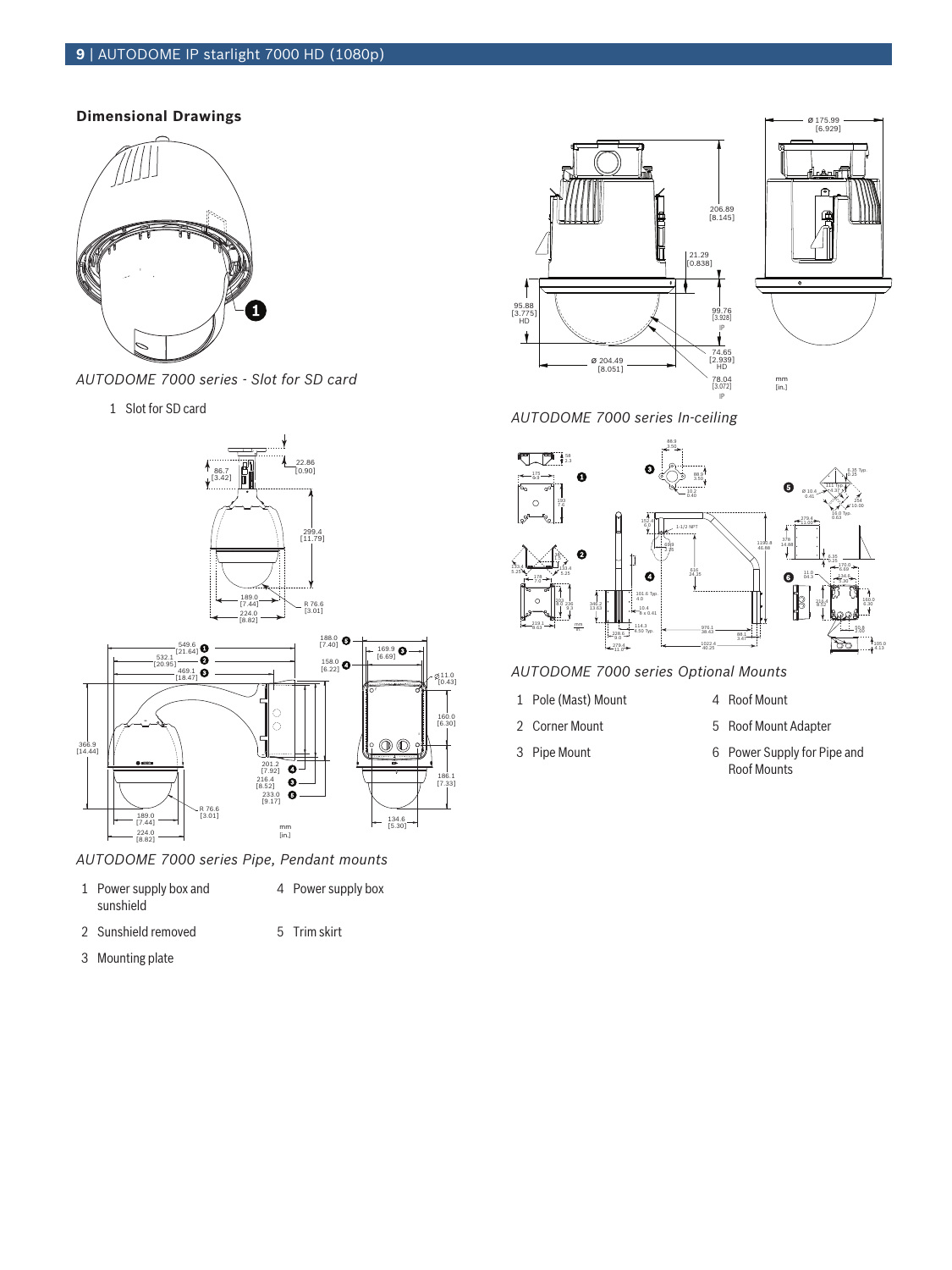### **Ordering information**

## **VG5-7230-CPT5 PTZ 2MP HDR 30x tinted IP54 in-ceiling**

Superb quality indoor IP PTZ dome camera. 1080p HD resolution; 30x optical zoom; Intelligent Video Analytics; PoE; iSCSI/SD; multiple pre-programmed user modes; H.264 quad-streaming (CPP4); IP54. Inceiling mount, tinted bubble. Order number **VG5-7230-CPT5**

# **EWE-AD7STA-IW 12mths wrty ext AUTODOME 7000Starlight**

12 months warranty extension without moving parts, wear parts are excluded Order number **EWE-AD7STA-IW**

# **VG5-7230-EPC5 PTZ 2MP HDR 30x clear IP66 pendant**

Superb quality indoor/outdoor IP PTZ dome camera. 1080p HD resolution; 30x optical zoom; Intelligent Video Analytics; PoE; iSCSI/SD; multiple preprogrammed user modes; H.264 quad-streaming (CPP4); IP66. Pendant mount, clear bubble. Order number **VG5-7230-EPC5**

### **EWE-AD7STA-IW 12mths wrty ext AUTODOME 7000Starlight**

12 months warranty extension without moving parts, wear parts are excluded

Order number **EWE-AD7STA-IW**

# **VG5-7230-EPR5 PTZ 2MP HDR 30x clear IK10 pendant**

Superb quality indoor/outdoor IP PTZ dome camera. 1080p HD resolution; 30x optical zoom; Intelligent Video Analytics; PoE; iSCSI/SD; multiple preprogrammed user modes; H.264 quad-streaming (CPP4); IP66. Pendant mount, IK10-rated bubble. Available in specific regions only. Order number **VG5-7230-EPR5**

### **EWE-AD7STA-IW 12mths wrty ext AUTODOME 7000Starlight**

12 months warranty extension without moving parts, wear parts are excluded Order number **EWE-AD7STA-IW**

# **Accessories**

# **NPD-6001B High PoE midspan**

60 W indoor midspan for AUTODOME 7000 and MIC IP cameras without illuminators Order number **NPD-6001B**

# **NPD-9501A Midspan, high PoE, single port, AC in**

95 W indoor midspan for AUTODOME 7000 and MIC IP cameras with or without illuminators Order number **NPD-9501A**

# **VG4-A-PSU0 Power supply, 24VAC**

Power supply, 24 VAC input, for a PTZ camera in the AUTODOME Series. White, aluminum enclosure with cover, rated IP66 and IK 08. 100 W output. Optional trim skirt (sold separately). Order number **VG4-A-PSU0**

# **VG4-A-PSU1 PSU, 120VAC, for AUTODOME, MIC7000**

Power supply for AUTODOME 7000, MIC IP cameras without illuminators. 120VAC in, 24VAC out Order number **VG4-A-PSU1**

### **VG4-A-PSU2 Power supply, 230VAC, AUTODOME, MIC7000**

Power supply for AUTODOME 7000, MIC IP cameras without illuminators. 230VAC in, 24VAC out Order number **VG4-A-PSU2**

# **VGA-SBOX-COVER Cover for AUTODOME power supply box**

Cover for AUTODOME Power Supply Boxes, white Order number **VGA-SBOX-COVER**

# **VG4-SFPSCKT ETHERNET TO SFP INTERFACE KIT**

Ethernet media converter video transmitter/data receiver fiber optic kit for AUTODOME cameras and for MIC-IP-PSU for MIC analog cameras. Order number **VG4-SFPSCKT**

# **SFP-2 Fiber module, multimode, 1310nm, 2LC**

SFP Fiber Optic Module, 2 km (1.2 miles), 2 LC connectors. Multi-mode 1310 mm Order number **SFP-2**

# **SFP-3 Fiber module, single-mode, 1310nm, 2LC**

SFP Fiber Optic Module, 20 km (12.4 miles), 2 LC connectors. Single-mode 1310 nm Order number **SFP-3**

# **SFP-25 Fiber module, 1310/1550nm, 1SC**

SFP Fiber Optic Module, 2 km (1.2 miles), 1 SC connector Multi-mode 1310/1550 nm Order number **SFP-25**

# **SFP-26 Fiber module, 1550/1310nm, 1SC**

SFP Fiber Optic Module, 2 km (1.2 miles), 1 SC connector Multi-mode 1550/1310 nm Order number **SFP-26**

# **VG4-A-PA0 Pendant arm, power box, 24VAC, AUTO-DOME**

Pendant arm mount with power supply box for an AUTODOME Series camera, no transformer, white Order number **VG4-A-PA0**